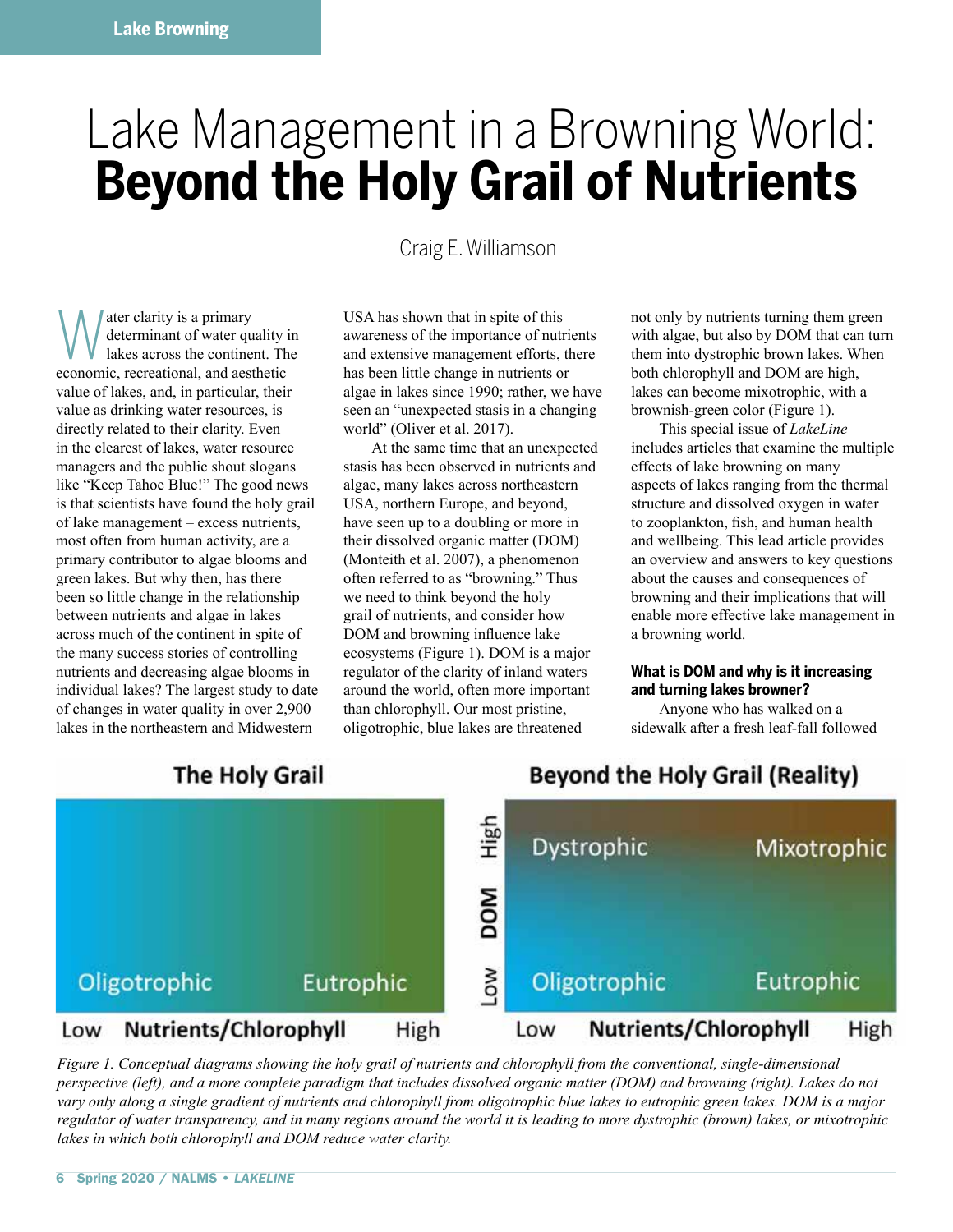by an autumn rain has seen DOM staining the sidewalks (Figure 2). The DOM that is turning lakes brown is largely derived from terrestrial sources, has a dark yellow-brown to black color, and is thus often referred to as colored, or chromophoric DOM, CDOM. The extent of the color of this DOM is a function of the plants from which it is derived, with some plants producing more highly colored DOM than others (Figure 2). This DOM is in turn processed by microbial degradation in the soils and receiving waters (biodegradation)

and by the short wavelength visible and ultraviolet (UV) radiation in sunlight (photodegradation), which alter both its color and its quality.

There are multiple causes of the observed increases in DOM and browning in lakes and other inland waters. The two primary causes tell contrasting good news and bad news stories. The good news story is that acid deposition has decreased substantially since the 1990 Clean Air Act legislation was passed to limit industrial emissions of sulfur and nitrogen-based compounds that were acidifying the soils (Figure 3). Less acidic soils have increased the mobilization of DOM to downstream waters. The bad news story is that climate change is leading to strong increases in precipitation, and extreme precipitation events in particular (Figure 3). These increases in precipitation saturate the soils with water, creating anoxic conditions that increase DOM production. Heavy precipitation also increases the flow of water from terrestrial ecosystems, washing increasing quantities of DOM into inland waters (Strock et al. 2016). Climate change is causing an acceleration of the hydrologic cycle that is expected to continue to increase browning of inland waters far into the future. The associated increases in extreme events will also cause more severe droughts, which will offset browning, and depending on the hydrology of the lake basin, may even increase water clarity in lakes (Williamson et al. 2016).



*Figure 2. Dissolved organic matter in lakes, reservoirs, and other inland and coastal waters is derived primarily from terrestrial plants, as can be seen from freshly fallen leaves leaching DOM on a sidewalk (left). Different types of trees and other plants leach different types of DOM, which vary in their color, and thus potential contribution to changes in inland water quality. Soil microbes and photodegradation by sunlight can further alter the composition and thus color and quality of the DOM, with important consequences for aquatic ecosystems.*



*Figure 3. Two major causes of lake browning (horizontal middle arrow) include decreases in acid deposition related to the 1990 Clean Air Act Amendments (top), and increases in precipitation, particularly heavy precipitation events (top 1% of events) which have shown stronger increases in the north and east than in the western USA over the period from 1958 to 2012 (bottom).* Sources (top): [http://nadp.slh.wisc.edu/](http://nadp.slh.wisc.edu/maplib/pdf/2017/h_dep_2017.pdf) [maplib/pdf/2017/h\\_dep\\_2017.pdf;](http://nadp.slh.wisc.edu/maplib/pdf/2017/h_dep_2017.pdf) (bottom): [https://nca2014.globalchange.gov/report/](https://nca2014.globalchange.gov/report/our-changing-climate/heavy-downpours-increasing) [our-changing-climate/heavy-downpours-increasing](https://nca2014.globalchange.gov/report/our-changing-climate/heavy-downpours-increasing)*.*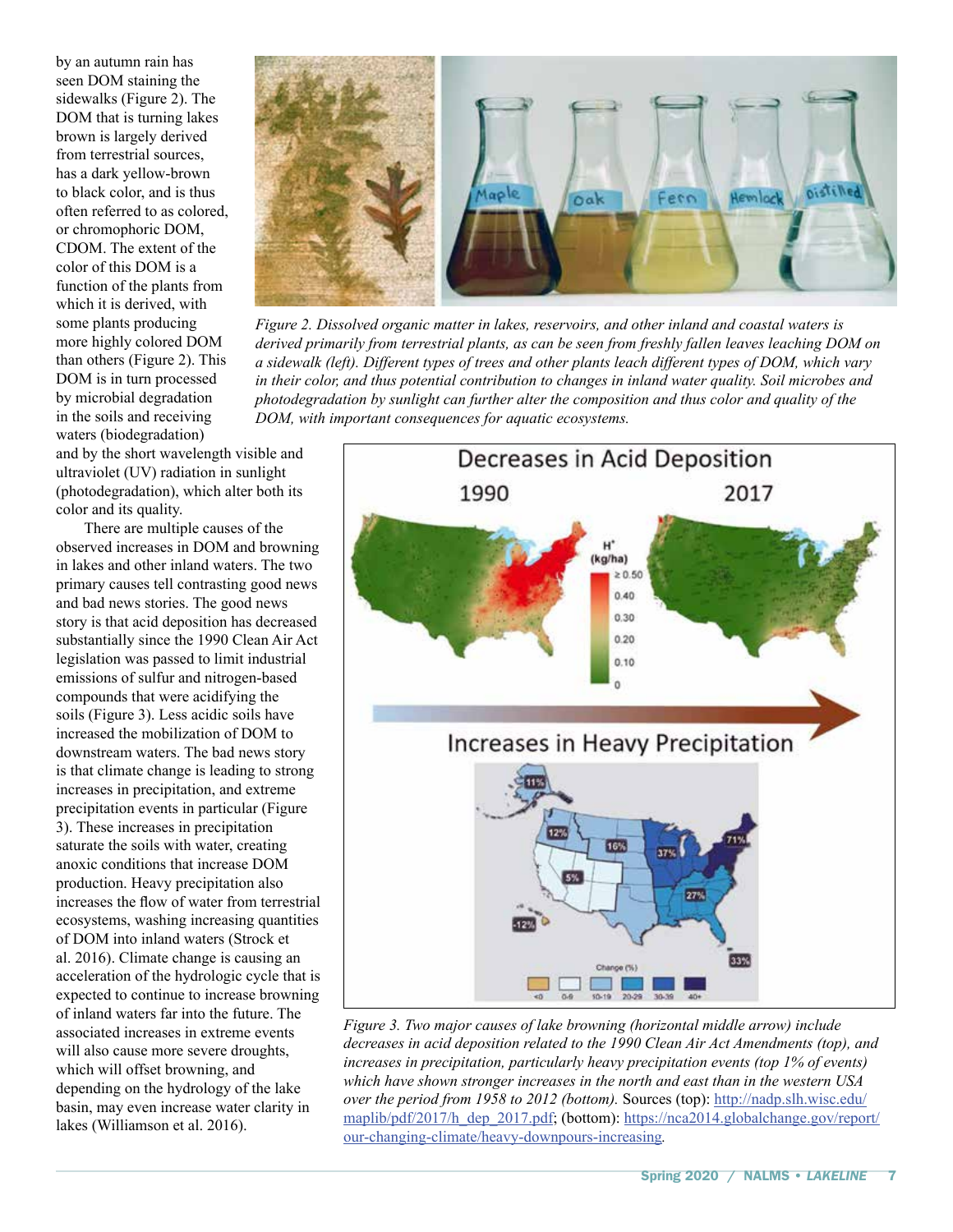#### **How does browning influence light, temperature, and oxygen in lake ecosystems?**

The primary mechanism through which DOM alters lake ecosystems is through absorption of sunlight, which reduces light for photosynthesis, the primary source of energy that supports aquatic food webs. Thus, both photosynthetically active radiation (PAR) and UV do not penetrate as deep in brown lakes as they do in blue lakes (Figure 4). DOM strongly and selectively absorbs the shorter wavelength UV radiation (Figure 4), with important implications for the multiple effects of UV radiation on aquatic ecosystem services ranging from disinfection of parasites and pathogens, to photodegradation and nutrient cycling, to zooplankton vertical migration and invasion of warm-water fish into cool, clear-water lakes (Williamson et al. 2016). The absorption of sunlight in the surface waters of brown-water lakes also has multiple effects on the vertical habitat gradients in the water column. These effects include stronger thermal gradients (steeper thermoclines), and greater depletion of dissolved oxygen in deeper waters (Figure 4). The depth to which one percent (1%) of PAR penetrates approximates the compensation depth (see the intersection of the solid PAR

line with the vertical axis in Figure 4). Below the compensation depth there is net consumption of oxygen and thus the threat of hypoxia and even "dead zones" in the cooler deeper waters that are anoxic, totally depleted of dissolved oxygen (Figure 4). Thus, the light-absorbing DOM in brown lakes creates vertical habitat gradients in light, temperature, and oxygen that are very similar to those observed in green lakes that have high concentrations of light-absorbing phytoplankton.

#### **Why should water resource managers care that lakes are browning?**

In addition to making lakes darker and aesthetically less desirable for some, browning has many effects on a wide variety of critical ecosystem services provided by lakes from drinking water to public health to fisheries. When drinking water is chlorinated, DOM combines with chlorine to produce carcinogenic disinfection byproducts such as trihalomethanes. The UV radiation in sunlight is also the most potent natural mechanism to disinfect the surface waters of lakes. By strongly and selectively absorbing UV radiation, DOM can reduce the effectiveness of solar disinfection of parasites and pathogens of humans and wildlife, leading to increases in parasitism and infectious diseases. Aquatic vectors of disease such as mosquitoes are also killed in their early larval stages by exposure to high levels of solar UV radiation. Increases in DOM associated with browning may thus provide a refuge from damaging UV that increases the breeding success of mosquitoes (Figure 5).

Increases in DOM during either long-term browning, or during extreme precipitation events that result in DOMrich river plumes such as observed in Western Lake Erie (Figure 6) may also favor the development of cyanobacteria and harmful algal blooms. These blooms have been on the rise nationwide as illustrated by an animation from the Environmental Working Group at [https://www.ewg.org/key-issues/](https://www.ewg.org/key-issues/water/toxicalgae) [water/toxicalgae.](https://www.ewg.org/key-issues/water/toxicalgae) There are several mechanisms through which DOM can favor cyanobacteria blooms. First, cyanobacteria are better at regulating their buoyancy than other algae, and they can thus remain in the more well-lit surface waters when DOM darkens the water. Second, the increased absorption of sunlight in surface waters can lead to shallower, warmer surface waters that favor cyanobacteria due to their higher temperature optima compared to other types of algae. Third, DOM can increase nutrient availability through transport



*Figure 4. Vertical profiles in a dystrophic brown and an oligotrophic blue lake in northeastern Pennsylvania showing attenuation of*  light, including photosynthetically active radiation (PAR, solid line), and ultraviolet radiation (320 nm UV, dashed line), temperature, *and dissolved oxygen in the water column (averages for 2016-2019). Arrows indicate the average depth of the mixed layer. Note the more rapid attenuation of light, steeper thermocline, and total depletion of dissolved oxygen in the deep waters of the dystrophic brown lake, all characteristic of what is found in eutrophic green lakes as well. The midwater peak in dissolved oxygen in the oligotrophic blue lake is due to a combination of the higher solubility of oxygen in colder water, and a deep-water peak in oxygenproducing phytoplankton that have plenty of light for net photosynthesis at depths shallower than the compensation depth (1% PAR depth).*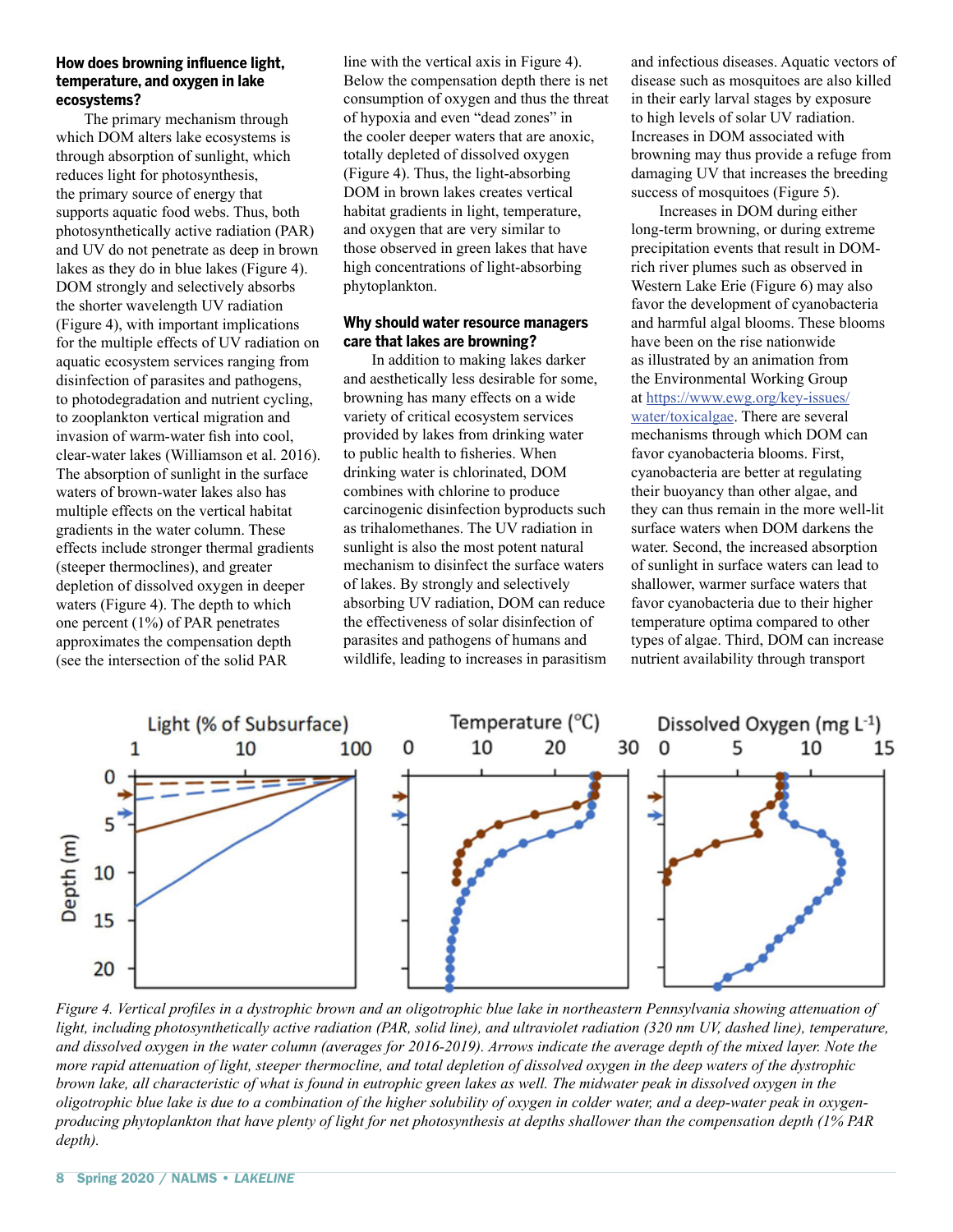

*Figure 5.* Aedes aegypti*, the yellow fever mosquito, is one of several species that are expanding their range northward from subtropical environments with climate change. Browning of inland waters where mosquitoes breed provides a refuge from damaging solar UV radiation that may contribute to the expansion of these vectors of infectious diseases that include zika, dengue, chikungunya, and other viruses.* Photo from Center for Disease Control [\(https://www.cdc.gov/zika/vector/range.html\)](https://www.cdc.gov/zika/vector/range.html).



*Figure 6. Dark brown plume of dissolved organic matter (red arrow) entering Western Lake Erie where toxic cyanobacteria blooms have been an ongoing problem. In 2014 high levels of microcystin closed down the water supply to over 400,000 people in the Toledo, Ohio, area. Integrating DOM into our understanding of toxic algae blooms is essential for more effective management of such blooms.* NASA MODIS image May 16, 2016.

from terrestrial ecosystems followed by bio- or photodegradation and release of the nutrients. The selective binding of nutrients by DOM may also alter

nutrient ratios and potentially stimulate toxin production. In spite of these many ways that DOM may enhance harmful cyanobacteria blooms, there has been

inadequate integration of DOM into the models used by management agencies to predict and control these blooms.

The effects of browning on fisheries depends largely on the initial transparency of the lake. Many fish species spawn in shallow waters where exposure to UV radiation can kill often highly transparent eggs and larvae (Figure 7). The UV damage potential is likely important only in lakes of high water clarity such as Crater Lake in Oregon, Lake Tahoe, and the Upper Laurentian Great Lakes (Superior, Huron, and Michigan), and the many other highly transparent lakes across the continent such as alpine lakes as well as in shallow lakes. In cool-water, highly transparent lakes, native fish and other aquatic biota may possess UV protective mechanisms that enable them to survive under high UV exposures. At the same time, embayments with high DOM concentrations can provide refugia for less UV-tolerant invasive warm-water fish to spawn successfully, as has been demonstrated in Lake Tahoe. In contrast to these very clear-water lakes, the growth and reproduction of fish tends to decrease with increasing DOM in browner lakes with higher DOM concentrations.

Browning-related reduction in the value of the ecosystem services provided by lakes have obvious economic consequences that include increased costs ranging from water purification for drinking to the effective management of fisheries. Lake-front property values also decline with decreases in water clarity. A study of property values for lake-front cottages in Ontario showed a 10 percent reduction in Secchi depth (a crude measure of transparency) decreases property values by 2.2 percent (Clapper and Caudill 2014). Similar results have been obtained in New Hampshire and Maine. While these and other studies have assumed that changes in water transparency are due primarily to eutrophication, browning is now also having a strong effect on water clarity across much of North America and needs to be folded into the current nutrientalgae paradigm for more effective lake management.

#### **References**

Clapper, J. and S.B. Caudill. 2014. Water quality and cottage prices in Ontario. Applied Economics 46(10): 1122-26.